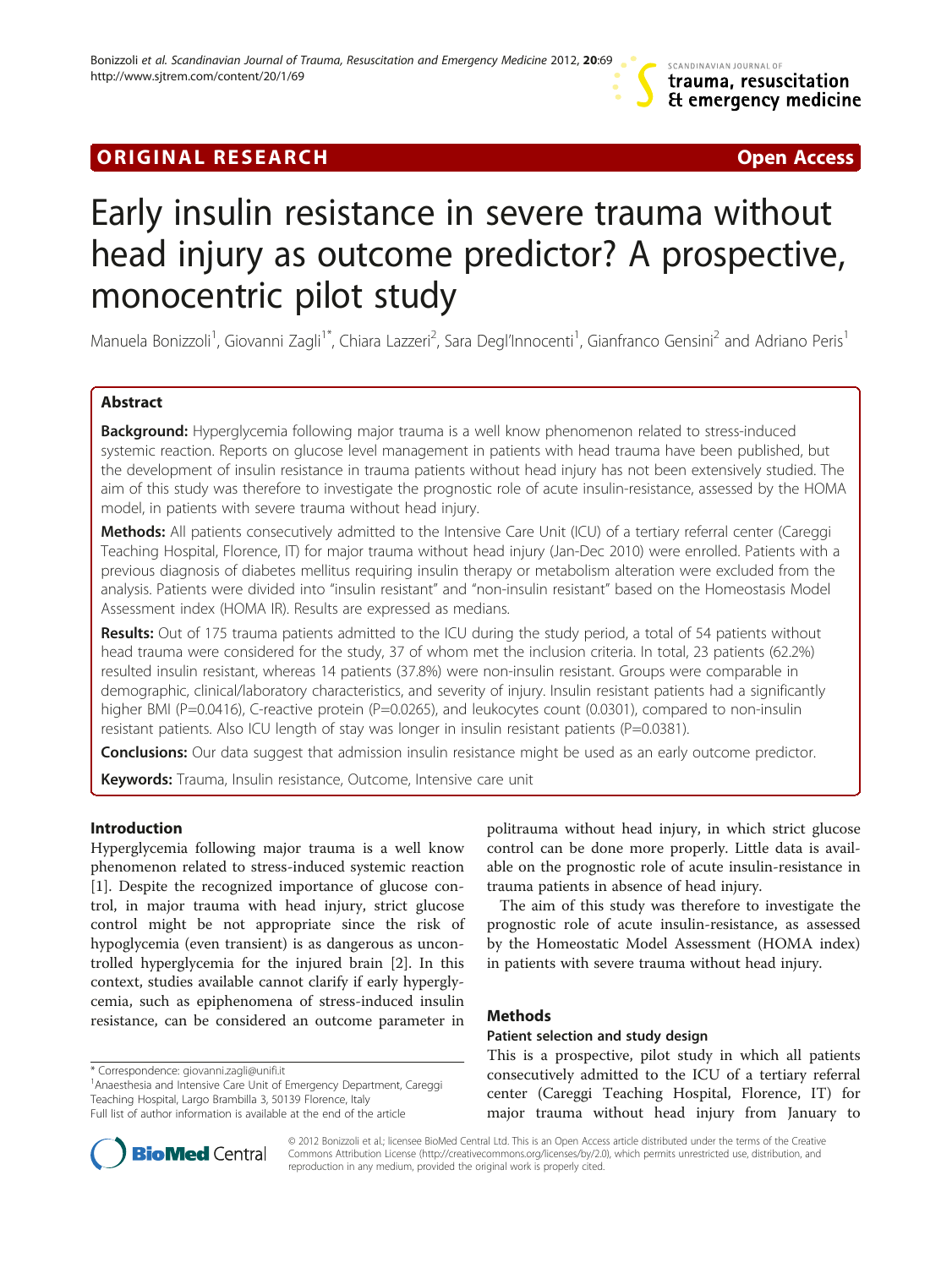<span id="page-1-0"></span>December 2010 were enrolled. For each patient, data from ICU databases and the Italian Group for the Evaluation of Interventions in Intensive Care Medicine database (GiViTI Margherita Project, Istituto Mario Negri, Bergamo, Italy) were collected: age, gender, body mass index (BMI), medical history, injury severity score (ISS), simplified acute physiology score (SAPS) II, Sequential Organ Failure Assessment (SOFA score), duration of mechanical ventilation, ICU length of stay (LOS).

Past medical history was obtained through patient interviews or from the families of those unable to be interviewed. Patients with a previous diagnosis of diabetes mellitus requiring insulin therapy or alteration in fat acid metabolism were excluded from the analysis.

The Internal Review Board approved of the study, and informed consent for study participation and data publication was obtained from patients.

#### Definition of insulin resistance and outcome parameters

Criteria used for the definition of insulin resistance are in accordance with the recently published guidelines proposed by the European Group of the study of Insulin Resistance (EGIR: [www.egir.org](http://www.egir.org)). Patients were divided into "insulin resistant" and "non-insulin resistant" groups, based on the Homeostasis Model Assessment – HOMA, calculated for each individual. Subjects whose values exceeded the sex-specific  $75<sup>th</sup>$  percentile (i.e. 1.80 for women and 2.12 for men) were considered to have insulin resistance (Homeostasis Model Assessment - HOMA-IR) [[3\]](#page-3-0) [[4](#page-4-0)] [\[5\]](#page-4-0).

As primary outcome end points we considered ICU mortality and ICU LOS. Secondary end points were days of mechanical ventilation and infection (sum of pneumoniae and wound infection) rate.

#### Statistical analysis

Statistical analyses were carried out by SPSS 18 (SPSS Inc., Chicago, Illinois). Continuous variables were analysed with two-tail Student's t-test or Mann–Whitney test, as appropriate (D'Agostino & Pearson normality test). Continuous variables are expressed as medians with  $25<sup>th</sup>$  to  $75<sup>th</sup>$  interquartile range (IQR). Categorical variables were examined using Fisher's exact test. A P value below 0.05 was considered an index of statistical significance. Univariable comparison was reported as odds ratio (OR) with 95% confidence intervals (CI).

A logistic regression model was adopted to investigate the predictors of insulin resistance index in overall population. Each predictor likely related to the outcome was evaluated according to statistical and clinical bases. Covariates associated with the response variables ( $p \le 0.2$ ) in univariate analysis were retained in the multivariate model (P<0.05).

# Results

Out of 175 trauma patients admitted to the ICU during the whole study period, a total of 54 patients without head trauma were considered for the study, 37 of whom met the inclusion criteria and were therefore enrolled. Demographics and clinical characteristics are shown in Table 1. According to HOMA index positivity, 23 patients were classified as "insulin resistant", whereas 14 patients were included in the non-insulin resistant group. Groups resulted comparable in demographic characteristics and severity of trauma (ISS score), however, they significantly differed in BMI (25.7 vs 23.5  $\text{Kg/m}^2$ , p=0.0416), and ICU LOS (8 vs 4.5 days, p=0.0381) (Table 1).

Table 1 Comparison of baseline and clinical characteristics in overall population, insulin resistant patients, and non-insulin resistant patients

|                                           | Overall          | Insulin resistant patients | Non-insulin resistant patients | P      |
|-------------------------------------------|------------------|----------------------------|--------------------------------|--------|
| Number,% (N)                              | 37               | $62.2\%$ (23)              | 37.8% (14)                     |        |
| Age (years)                               | 38.5 (29.8-60.3) | 41.5 (32.8-62.8)           | 37.5 (27.5-54.3)               | 0.3142 |
| Male sex, N (%)                           | 75.7% (28)       | 73.9% (17)                 | 78.6% (11)                     | 1.0000 |
| BMI $(Kg/m2)$                             | 24.7 (22.8-26.1) | 25.7 (22.7-26.2)           | 23.5 (22.9-24.6)               | 0.0416 |
| <b>SAPS II</b>                            | $31(19-45)$      | 33 (21.5-48)               | 19.5 (17-39.8)                 | 0.1322 |
| <b>ISS</b>                                | $29(22-36)$      | 27 (20.5-36)               | $29(27-36)$                    | 0.5609 |
| SOFA score                                | $6(3-9)$         | $7(4.5-10.5)$              | $4(3-7.5)$                     | 0.0957 |
| Infections during ICU stay,% (N)          | 46% (17)         | 52% (12)                   | $36\%$ (5)                     | 1.0000 |
| Duration of mechanical ventilation (days) | $4(1-11)$        | $7(1-12)$                  | $2(1-5)$                       | 0.2887 |
| LOS ICU (days)                            | $7(3-16)$        | $8(4-15)$                  | $4.5(3-14)$                    | 0.0381 |
| ICU mortality,% (N)                       | 5% (2)           | 9% (2)                     | 0                              | 1.0000 |

Continuous data are analysed with two-tail Student's t-test or Mann–Whitney test, as appropriate (D'Agostino & Pearson normality test). Continuous variables are expressed as medians with 25<sup>th</sup> to 75<sup>th</sup> interquartile range (IQR). Categorical variables were examined using Fisher's exact test. P significant if <0.05 (bold). AIS Abbreviated Injury Scale, BMI Body Mass Index ISS Injury Severity Score, ICU Intensive Care Unit, LOS Length Of Stay, SAPS Simplified Acute Physiology Score, SOFA Sequential Organ Failure Assessment.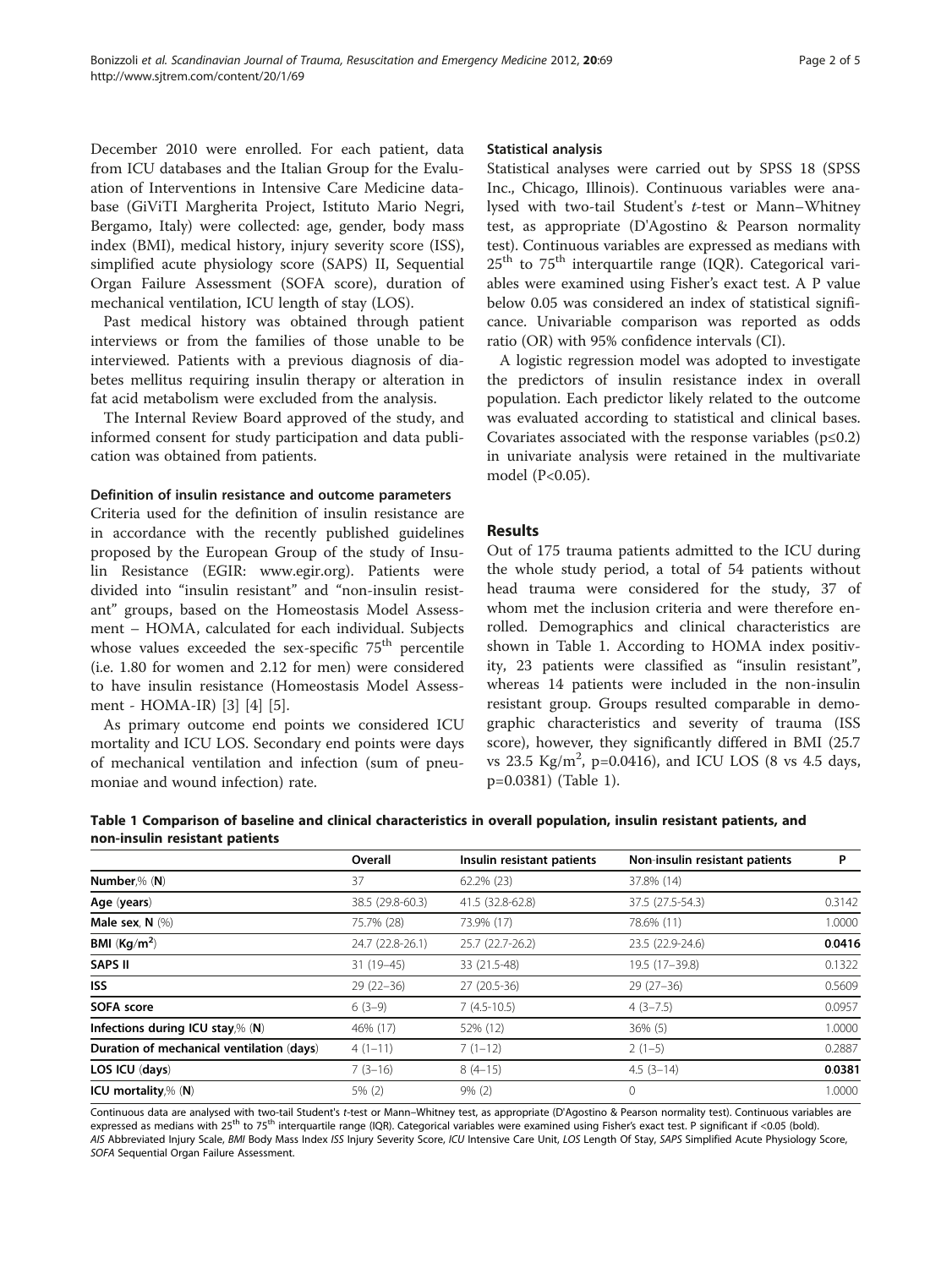|                              | Overall             | Insulin resistant patients | Non-insulin resistant patients | P          |
|------------------------------|---------------------|----------------------------|--------------------------------|------------|
| Number,% (N)                 | 37                  | 62.2% (23)                 | 37.8% (14)                     |            |
| Leukocytes (n*1000/ml)       | $9.6(7.9-13.1)$     | $11.1(9.1-3.7)$            | $8.2(7.8-9.5)$                 | 0.0301     |
| Haemoglobin (gr/dl)          | $10.1 (9 - 11.4)$   | $9.8(9.2-11)$              | $10.1(9 - 11.9)$               | 0.7441     |
| Fibrinogen (mg/dl)           | 361 (317-525)       | 359 (313-527)              | 375 (345-490)                  | 0.8413     |
| Antithrombin III (%)         | 74 (64-87)          | $71(65 - 86)$              | 79 (62-88)                     | 0.6885     |
| D-dimers $(\mu q/l)$         | 3455 (2034-5960)    | 3655 (2591-5415)           | 3198 (1962-6387)               | 0.7398     |
| Blood glucose (mmol/l)       | $7(6.1 - 7.4)$      | $7.2(6.5-7.4)$             | $6.3(5.7-7.4)$                 | 0.1578     |
| Plasma insulin (mU/l)        | 9.90 (4.78-19.48)   | 15.55 (11.10-24.08)        | 4.55 (3.23-5.48)               | < 0.0001   |
| <b>HOMA</b> index            | 3.20 (1.46-5.76)    | 4.72 (3.65-8.84)           | 1.27 (0.983-1.57)              | $<$ 0.0001 |
| C-peptides (mmol/l)          | $0.72(0.46-1.05)$   | $0.95(0.53-1.12)$          | $0.43(0.32 - 0.65)$            | 0.0061     |
| Glycated hemoglobin,%        | $5.4(5.2-5.6)$      | $5.5(5.3-5.7)$             | $5.4(5.2-5.6)$                 | 0.2067     |
| Total plasma proteins (g/dl) | 4.80 (4.20-5.20)    | $4.7(4.3-5.2)$             | $4.8(4.3-5.2)$                 | 0.9875     |
| Plasma albumin (q/l)         | 25.70 (20.35-30.45) | 25.7 (19.3-29.4)           | 26.1 (23.7-31.3)               | 0.4042     |
| Arterial lactates (mmol/l)   | $1.15(0.80-2)$      | $1.2(0.9-1.9)$             | $1.3(0.8-2)$                   | 0.8754     |
| C-reactive protein (mg/l)    | 114 (74-165.5)      | 140.5 (90.8-197.8)         | 83 (70-97)                     | 0.0265     |
| Triglycerides (mg/dl)        | $77(53 - 114)$      | 88 (64-150)                | 57 (46-88)                     | 0.2351     |
| Total cholesterol (mg/dl)    | $106(82-112)$       | 108 (104-123)              | 83 (75-109)                    | 0.0700     |
| Cholesterol HDL (mg/dl)      | $26(22-33)$         | $26(25-34)$                | 24 (18-31)                     | 0.2635     |
| AST (U/I)                    | $72(35 - 165)$      | 63 (38-169)                | 68 (34-155)                    | 0.9388     |
| $ALT$ (U/I)                  | 43 (28-122)         | $40(28-69)$                | 48 (30-154)                    | 0.4659     |
| CPK (U/I)                    | 1556 (891-3531)     | 1336 (696-4228)            | 2040 (1149-3215)               | 0.5702     |
| LDH (U/I)                    | 537 (240-500)       | 297 (237-495)              | 391 (345-507)                  | 0.1670     |
| Myoglobin (ng/ml)            | 993 (340-1824)      | 762 (351-2475)             | 1316 (314-1574)                | 0.3185     |

<span id="page-2-0"></span>Table 2 Comparison of laboratory data at ICU admission in overall population, insulin resistant patients, and non-insulin resistant patients

Continuous data are analysed with two-tail Student's t-test or Mann–Whitney test, as appropriate (D'Agostino & Pearson normality test). Continuous variables are expressed as medians with 25<sup>th</sup> to 75<sup>th</sup> interquartile range (IQR). P significant if <0.05 (bold).

ALT alanine aminotransferase, AST aspartate aminotransferase, CPK creatine phosphokinase, HOMA Homeostasis Model Assessment, LDH lactate dehydrogenase, NT-pro-BNP N-terminal-pro-brain natriuretic peptide.

Table 2 shows laboratory parameters upon ICU admission. Insulin-resistant patients resulted as having a significantly higher C-reactive protein (140.5 vs 83, p=0.0265, respectively) and leukocytes count (11,100 vs 8,200 cells/ml, p=0.0301, respectively) than non-insulin resistant patients. Also, C-peptides were significantly higher in insulin resistant patients (0.95 vs 0.43, p=0.0061), whereas glycated hemoglobin resulted comparable between the groups (Table 2). The subsequent logistic regression model did not show significant correlation among variables and outcome parameters.

# **Discussion**

The present investigation, to our knowledge, represents the first study concerning the prognostic role of admission insulin resistance in trauma patients as a potential tool for a better early risk stratification in these patients.

The main finding in 37 patients with major trauma without head injury and without previously known diabetes is that admission acute insulin resistance (as assessed by means of the HOMA model) is a common finding, and it is associated with a longer ICU stay. Blood glucose levels were similar between the groups thanks to the higher insulin secretion in insulin-resistant patients: this phenomenon, in our opinion, merits further analysing since the role of glucose control in critically ill patients is usually considered only in the case of normal glycaemia. Our data, despite all limitations, suggest that even higher insulin secretion can have a role in organ dysfunction following major trauma.

Insulin resistance was significantly associated with a longer ICU LOS (8 vs 4.5 days, p=0.0381; Table [1\)](#page-1-0), but we failed to verify the correlation with mortality, ventilation days, and infection rate. Moreover, insulin resistant patients differed (without reaching statistical significance) from non-insulin resistant patients also in SAPS II score (33 vs 19.5, respectively), SOFA score (7 vs 4, respectively), infections during ICU stay (52% vs 36%, respectively), and duration of mechanical ventilation (7 vs 2 days, respectively) (Table [1\)](#page-1-0). The lack of statistical significance might be attributed to the limited sample size of the study, which can be considered the main limitation of our work. Other important limitation factors are the non-randomized and monocentric design of the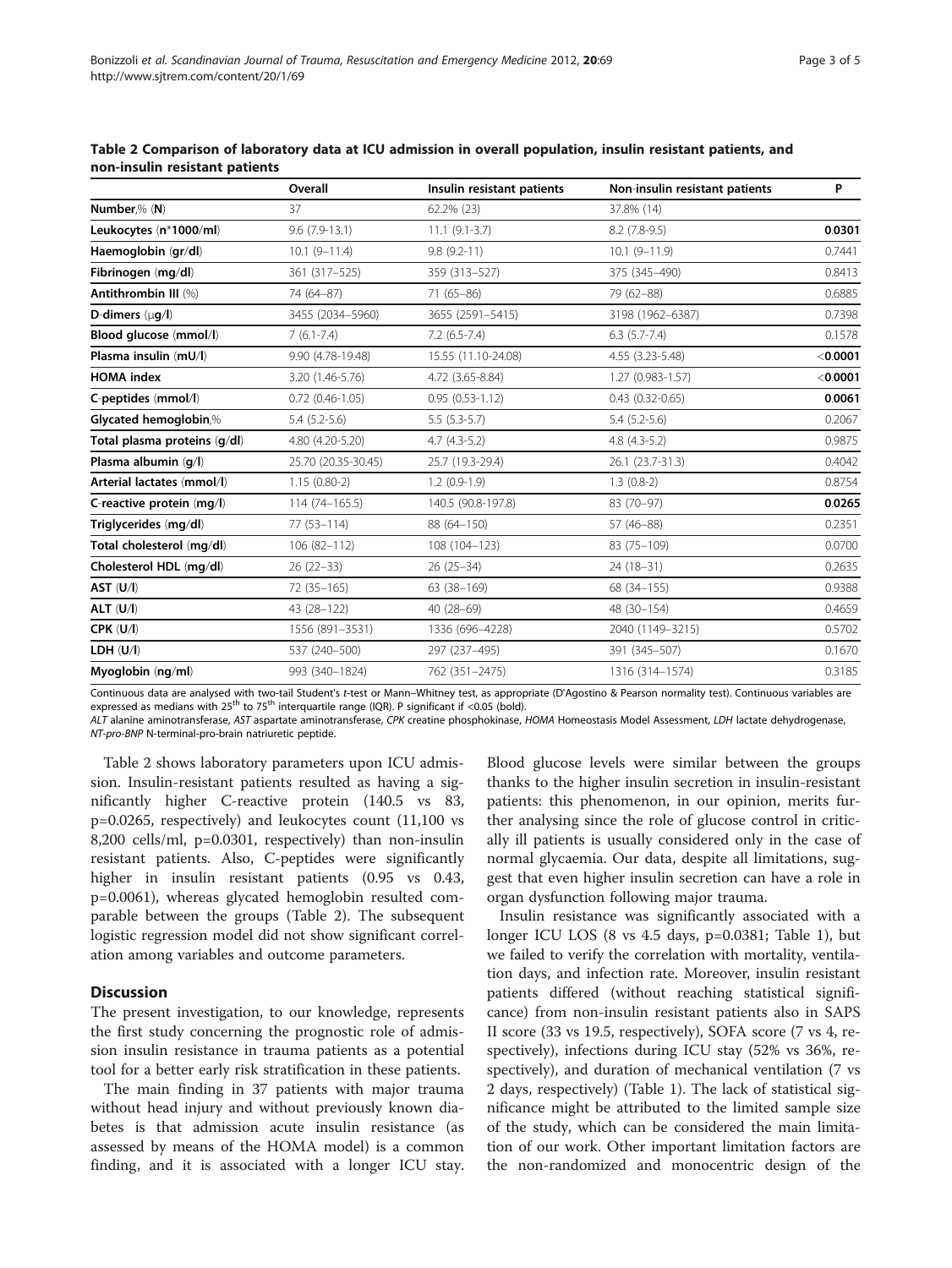<span id="page-3-0"></span>study. Nevertheless, despite these limitations, the possibility that admission HOMA-IR could be a predictive factor in major trauma without head injury is very intriguing.

Despite many studies on hyperglycaemia, very little data is available on acute insulin resistance and its effect on trauma patients' outcome. Laird and co-authors [\[6](#page-4-0)] showed in 2004 that hyperglycemia (defined as glucose level >200 mg/dl, or >11 mmol/l) in trauma patients at admission was associated with significantly higher infection and mortality rates. Even a mild admission hyperglycemia (>150 mg/dl, or >8.3 mmol/l) was recognised as an independent predictor for mortality, postoperative infection, and hospital and Intensive Care Unit (ICU) length of stay [\[7](#page-4-0)] [\[8](#page-4-0)]. Bochicchio and co-workers reported that critically ill trauma patients with a persistent high glucose level (>140 mg/dl, or >7.8 mmol/l) had a statistically significant ICU and hospital length of stay, as well as mortality, even after adjusting for age and Injury Severity Score (ISS) [\[9\]](#page-4-0). Yendamuri and co-authors showed in 2003 that even mild hyperglycemia (>7.5 mmol/l) was a prognostic factor in an overall trauma population, and not only in brain injured patients [\[7\]](#page-4-0). More recently, Mowery and co-authors analysed insulin resistance in a wide range of traumatic brain injured patients finding that insulin resistance was a prognostic factor independent from strict glucose control [[10](#page-4-0)], but the opportunity to perform strict glucose control in traumatic brain injured patients remains questionable, since the effect of hypoglycemic episodes are considered as dangerous as hyperglycemia [2]. Despite numerous studies on glucose metabolism in traumatic brain injured patients or in overall trauma populations, as mentioned, very little data is available on insulin resistance in major trauma patients without brain injury. In our sample, the fact that hyperglycemia (secondary to insulin resistance) might have significance as a prognostic factor could make it possible to easily perform the appropriate intervention, since the absence of brain injury permits more aggressive glucose control.

In our study population, stress reaction following major trauma without head injury caused secondary insulin resistance in 62.2% of patients. The definition of "secondary" came from the inclusion criteria (patients with history of glucose metabolism alteration were excluded) and from the confirmation of glycated hemoglobin dosage, which resulted as comparable between groups (Table [2](#page-2-0)). The development of insulin resistance can be related to post-traumatic systemic inflammation, even considering the higher leukocytes count and C-reactive protein dosage in insulin resistant patients. Our finding is in agreement with data reported in experimental rat models, in which it has been observed that trauma alone results in modest insulin

resistance, occurring gradually [\[11,12](#page-4-0)]. However, when injury is combined with haemorrhage, a disorder in glucose metabolism rapidly develops, occurring in rat liver as soon as 15 min following trauma and haemorrhage. This is characterized by severe defects in hepatic insulin signalling, hyperinsulinemia and hyperglycemia [\[12](#page-4-0)-[16\]](#page-4-0).

# Conclusions

In the present single-centre investigation, we found that a large proportion of patients with major trauma but no (or without) head injury developed insulin resistance after accident as a result of systemic stress reaction. It might be interesting to be reproducing this phenomenon, associated with a longer ICU stay in our population, in other centres and in larger populations, with the aim to understand if early insulin-resistance could be included in prognostic scoring.

## Key messages

- Acute insulin resistance has been found to be common in severe trauma without head injury and without glucose metabolism alterations.
- Insulin resistance seems to be linked with acute stress reaction.
- The develop of insulin resistance results to be a predictor of ICU length of stay.

#### Abbreviations

BMI: Body Mass Index; HOMA: Homeostatic Model Assessment; ICU: Intensive Care Unit; ISS: Injury Severity Score, LOS: Length Of Stay; SAPS: Simplified Acute Physiology Score; SOFA: Sequential Organ Failure Assessment.

#### Competing interests

The authors declare that they have no competing interests (financial or non-financial).

#### Authors' contributions

MB, CL, GGF, and AP designed the study; MB, CL, and GZ reviewed the literature; SDI collected data; GZ performed statistical analysis; GZ, CL, MB and AP wrote draft. All authors revised and approved the manuscript.

#### Acknowledgements

The study was supported by institutional funds.

#### Author details

<sup>1</sup> Anaesthesia and Intensive Care Unit of Emergency Department, Careggi Teaching Hospital, Largo Brambilla 3, 50139 Florence, Italy. <sup>2</sup>Heart and Vessel Department, Careggi Teaching Hospital, Largo Brambilla 3, 50139 Florence, Italy.

#### Received: 13 May 2012 Accepted: 28 September 2012 Published: 2 October 2012

#### References

- 1. McCowen KC, Malhotra A, Bistrian BR: Stress-induced hyperglycemia. Crit Care Clin 2001, 17(1):107–124.
- 2. Chieregato A: Permissive mild to moderate hyperglycemia is safer for damaged brains. Minerva Anestesiol 2011, 76(11):879–881.
- 3. Balkau B, Charles MA: Comment on the provisional report from the WHO consultation. European Group for the Study of Insulin Resistance (EGIR). Diabet Med 1999, 16(5):442–443.